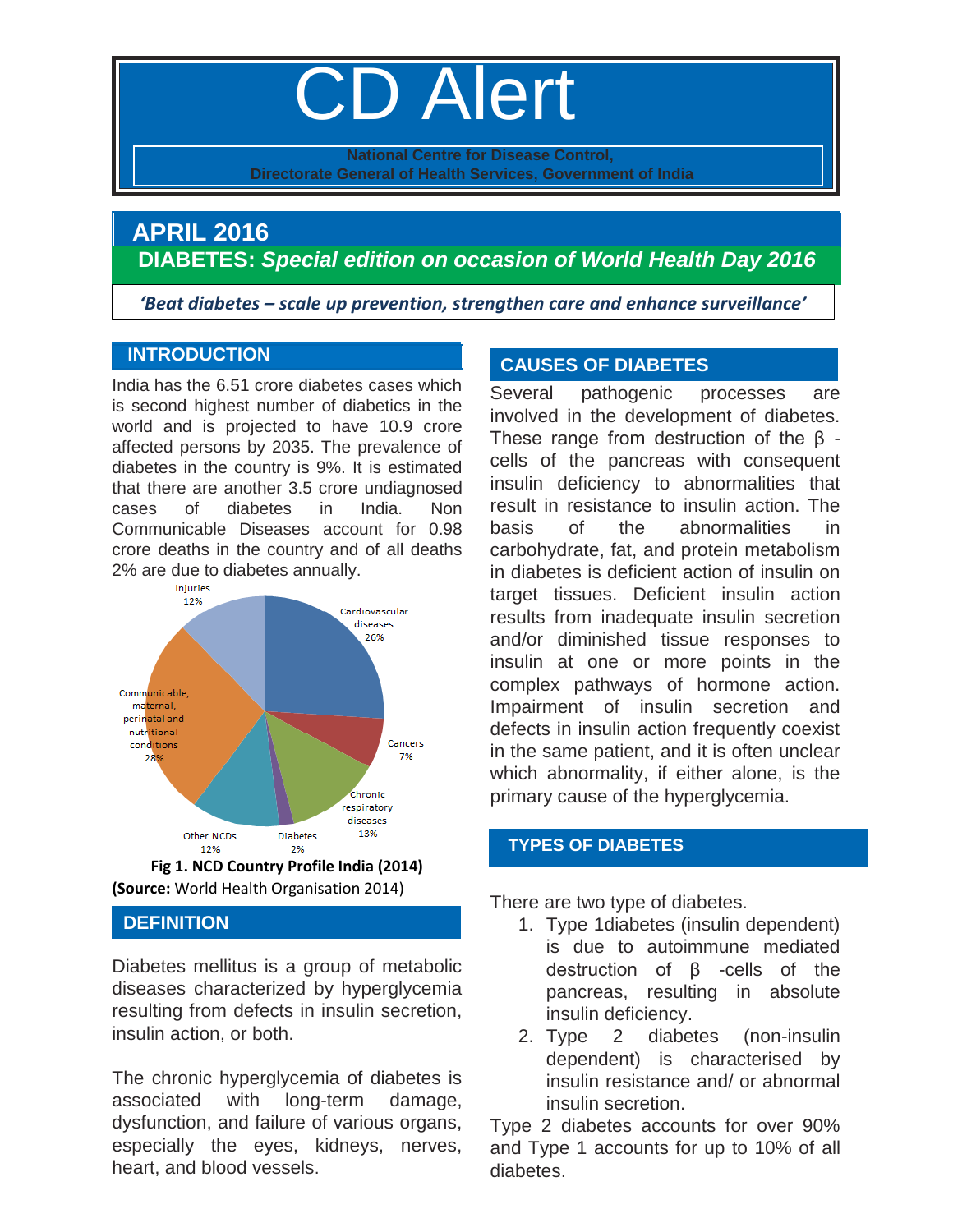### **SYMPTOMS OF DIABETES**

Diabetes may be symptomless for many years before it is detected.

Common symptoms of diabetes are:

- Polyuria
- polydipsia
- weight loss
- polyphagia
- Blurred vision.
- susceptibility to certain infections

Acute, life-threatening consequences of uncontrolled diabetes are hyperglycemia with ketoacidosis or non-ketotic hyperosmolar syndrome.

#### **DIFFERENTIATION OF TYPE 1 AND TYPE 2**

A person is likely to have Type 1 diabetes if:

- Age at onset or diagnosis is below 25 years
- Abrupt onset symptoms
- Prone to ketoacidosis
- Dependent on exogenous insulin to sustain life
- BMI < 18.5 kg/m2

A person is likely to have type 2 diabetes if:

- Onset is gradual
- Obese/ Overweight
- Features of Insulin resistance Acanthosis Nigricans
- Age at onset or diagnosis more often above 25years but can be seen at younger ages also
- Family history of type 2 diabetes common

## **COMPLICATIONS**

Diabetes affects all the organs in the body. Complications due to diabetes include

- retinopathy with potential loss of vision;
- nephropathy leading to renal failure;
- peripheral neuropathy with risk of foot ulcers amputations, and Charcot joints;
- autonomic neuropathy causing gastrointestinal, genitourinary, and cardiovascular symptoms and sexual dysfunction;
- atherosclerotic cardiovascular, peripheral arterial, and cerebrovascular disease;
- Hypertension and abnormalities of lipoprotein metabolism

#### (**Source:**

[http://care.diabetesjournals.org/content/31/](http://care.diabetesjournals.org/content/31/Supplement_1/S55.full.pdf) [Supplement\\_1/S55.full.pdf\)](http://care.diabetesjournals.org/content/31/Supplement_1/S55.full.pdf)

#### **DIAGNOSIS**

Indications of a person with diabetes are

- i. Symptoms of diabetes plus casual plasma glucose ≥200 mg/dl
- ii. Fasting plasma glucose ≥126 mg/dl
- iii. 2 hr post 75 grams glucose ≥ 200 mg/dl

(**Source:** Guidelines for Management of Type 2 Diabetes, Indian Council of Medical Research, 2005)

Diagnosis of diabetes is made by Oral Glucose Tolerance Test (GTT) using venous blood of the patient. Criteria for diagnosing diabetes are in the table below:

| Diagnosis       | Fasting       | Post<br>$\mathcal{P}$<br>hr |
|-----------------|---------------|-----------------------------|
|                 | Glucose       | Glucose (75g)               |
|                 | mg/dl         | Load mg/dl                  |
| <b>Diabetes</b> | $\geq 126$    | $\geq 200$                  |
| Impaired        | < 110         | $> 140$ to $< 200$          |
| GTT(IGT)        |               |                             |
| Impaired        | $\geq$ 110 to |                             |
| Fasting         | < 126         |                             |
| Glucose         |               |                             |
| (IFG)           |               |                             |

Prediabetes status is characterised by Impaired GTT or Impaired Fasting Glucose.

(**Source:** Operational Guidelines (Revised 2013-

17) NPCDCS, Government of India (2013))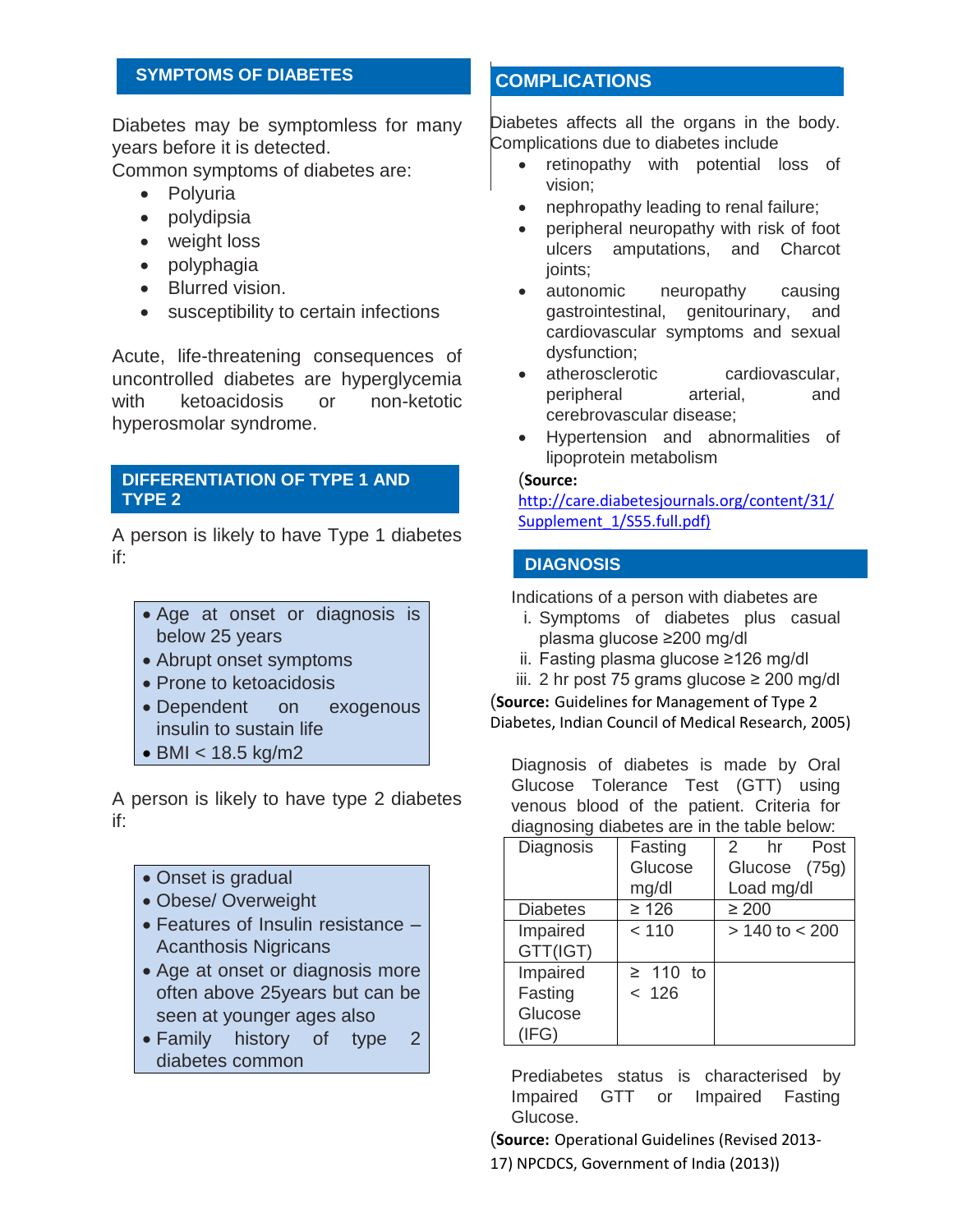# **GOALS FOR TREATMENT**

The goals of management of diabetic Patients are.

- Relief from diabetic symptoms and improvement of quality of life
- Prevention of acute complications
- Prevention of microvascular complications like retinopathy, neuropathy and nephropathy
- Prevention of macrovascular complications like cardiovascular, cerebro-vascular and peripheral vascular disease
- Prevention of infection

#### (**Source:**

[http://care.diabetesjournals.org/content/31/Sup](http://care.diabetesjournals.org/content/31/Supplement_1/S55.full.pdf) [plement\\_1/S55.full.pdf\)](http://care.diabetesjournals.org/content/31/Supplement_1/S55.full.pdf)

## **SCREENING FOR DIABETES**

As per National Programme for Prevention and Control of Cancer, Diabetes, Cardiovascular disease and Stroke (NPCDCS) opportunistic screening should be undertaken for all individuals above 30 years.

Asymptomatic individuals may be screened if they fulfil the following criteria:

- **Age ≥ 30 years**
- **•** BMI  $\geq$  23 kg/m<sup>2</sup>
- **Waist Hip ratio: men > 0.90, women > 0.85**
- **Family history of diabetes**
- **Sedentary lifestyle**
- **Previous impaired GTT or Fasting Glucose**
- **Gestational DM , recurrent foetal loss or delivery of large babies**
- **Hypertension (BP > 140/90)**
- **Dyslipidemia**

(**Source**: Operational Guidelines (Revised 2013- 17) NPCDCS, Government of India (2013); Guidelines for Management of Type 2 Diabetes, Indian Council of Medical Research, 2005)

# **TREATMENT**

Treatment of diabetes underlines both Non-pharmacological and pharmacological interventions.

**Non-pharmacological management** is the cornerstone for management of diabetes mellitus. This includes healthy diet and regular physical activity.

**Diet** – The main aim of dietary management is to maintain ideal body weight, euglycemia, and desirable lipid profile and prevent and postpone diabetes related complications.

- i. Calorie intake is adjusted to maintain Ideal Body Weight (IBW).
- ii. Of the total calories 55-60% should be from carbohydrates, 10-15% from proteins and 20-25% from fats.
- iii. Saturated fats should be less than 7% of total caloric intake. Rest should be from mono and poly unsaturated fats
- iv. Transfatty acids/ hydrogenated vegetable oils are to be avoided
- v. Oils containing linoleic acid (groundnut, safflower, sesame, cottonseed and rice bran) should be used with oils containing α-linoleic acid (soya bean, mustard and canola)
- vi. Protein from vegetable sources, low fat milk/ milk products, fish and lean meat are preferred
- vii. Diet should also comprise of fibre rich foods such as whole grains, whole pulses, soyabean, green leafy vegetables, fenugreek seeds
- viii. Whole fruits are recommended in moderation. Very sweet fruit and fruit juices should be avoided
- ix. Common salt should be restricted to up to 6 g per day. Pickles, papad, chutney and salty processed foods should be avoided
- x. Alcohol intake should be in moderation and use of tobacco in any form should be prohibited.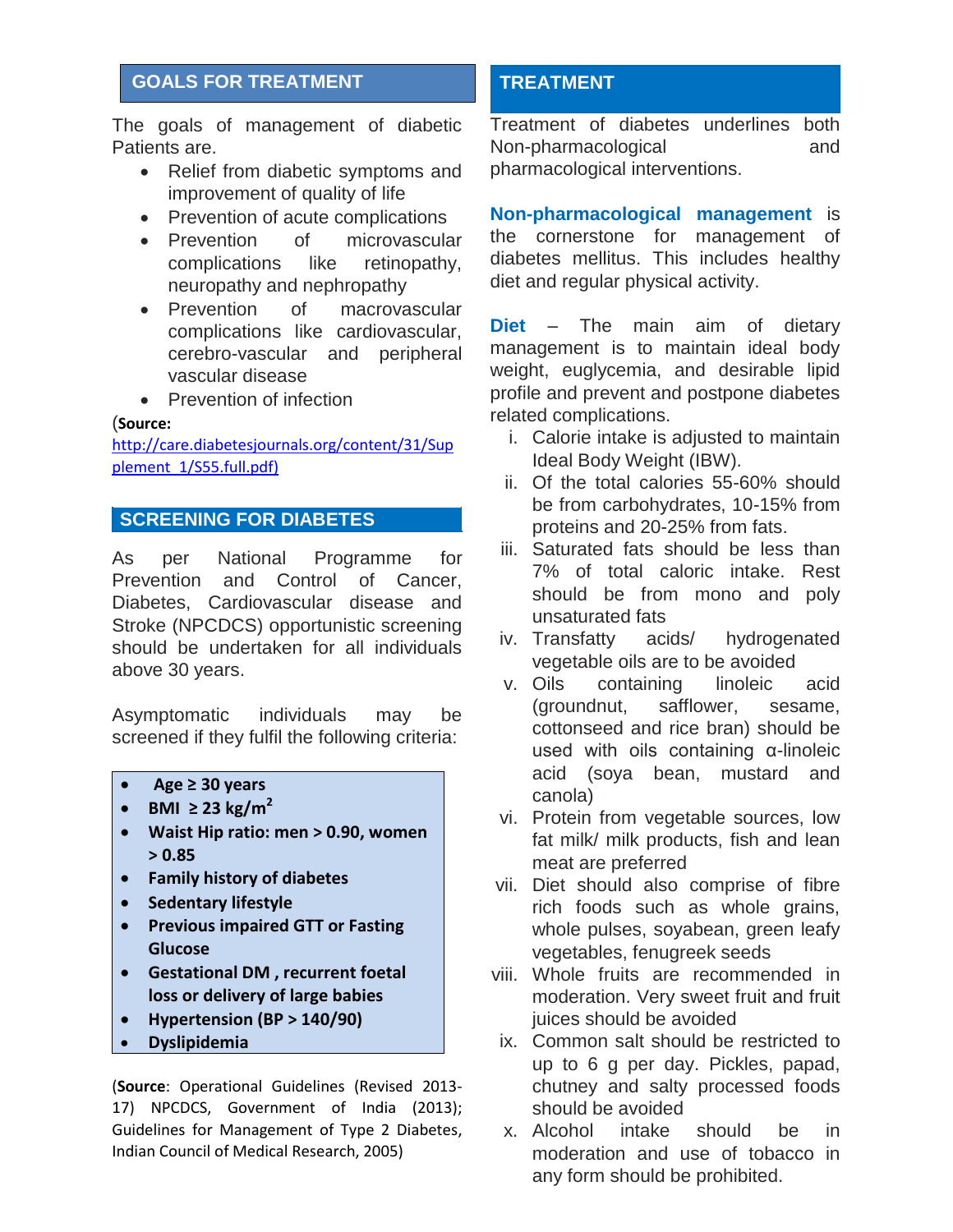**Physical activity** – Regular physical activity is essential since it has several benefits such as improvement in insulin sensitivity, reduction in hypertension, reduction of weight, improvement of lipid profile, improvement of cardiac function and increase in bone density.

- i. Before beginning an exercise programme a diabetic individual should undergo thorough medical evaluation with appropriate diagnostic studies
- ii. Appropriate footwear must be worn
- iii. Exercise must be done regularly
- iv. Brisk walk for 30-60 minutes or its equivalent physical activity is recommended

The practice of yoga helps therapeutically and promotes physical and mental health.

**Pharmacological treatment**- Comprises of various anti-diabetic agents which act by modifying factors causing hypoglycaemia.

(**Source:** Guidelines for Management of Type 2 Diabetes, Indian Council of Medical Research, 2005)

**People with screen- positive for prediabetes** should be monitored for development of diabetes annually and simultaneously screened and treated for modifiable risk factors for cardiovascular disease such as hypertension, dyslipidemia, smoking and alcohol consumption.

#### **Individualized treatment of diabetes**

- i. For a patient diagnosed with diabetes consider a combination of metformin and one of the treatment options based on patient age, BMI, CKD, duration of diabetes, established CVD, financial condition, Glycaemic status and hypoglycaemia concern (Fig 2 on page 5).
- ii. Drug choice should be based on patient preferences as well as presence of various comorbidities and complications and drug characteristics with the goal of reducing blood glucose levels while minimising side effects, especially hypoglycaemia and weight gain.

**A person suffering with diabetes should carry quick acting carbohydrates and diabetes identification card**

# **FOLLOW UP IN DIABETES**

Regular monitoring and follow up is essential in diabetes. The parameters which need to be followed regularly are:

- **Blood sugar** Fasting and 2 hours PP
- HbA1c every 3 to 6 months
- **Clinical examination in each visit** minimum 3 monthly
- **Optimum weight, BP and serum lipids** is to be maintained
- **Screening for long term complications** like retinopathy, nephropathy, peripheral vascular disease
- **Foot care** to encouraged
- **Discourage** tobacco use
- In children, **growth monitoring** is essential.

#### **Annual checkups are needed for**

- **•** Serum lipids
- **Ophthalmology checkup/ fundus examination (through dilated pupil)**
- **Blood urea/ serum creatinine**
- **Urine – protein/ albuminurea, micro-albuminurea**
- **ECG in those above 40 years of age**

(**Source:** Guidelines for Management of Type 2 Diabetes, Indian Council of Medical Research, 2005)

#### **COMORBIDITIES**

Diabetes is complicated by the presence of infectious diseases, including TB. About 10% of TB cases globally are linked to diabetes. It is important that proper care for diabetes is provided to those that are suffering from TB/diabetes. People with diabetes who are diagnosed with TB have a higher risk of death during TB treatment and of TB relapse after treatment.

#### (**Source:**

*[http://www.who.int/tb/publications/diabetes](http://www.who.int/tb/publications/diabetes%20_tb.pdf)  [\\_tb.pdf](http://www.who.int/tb/publications/diabetes%20_tb.pdf)*)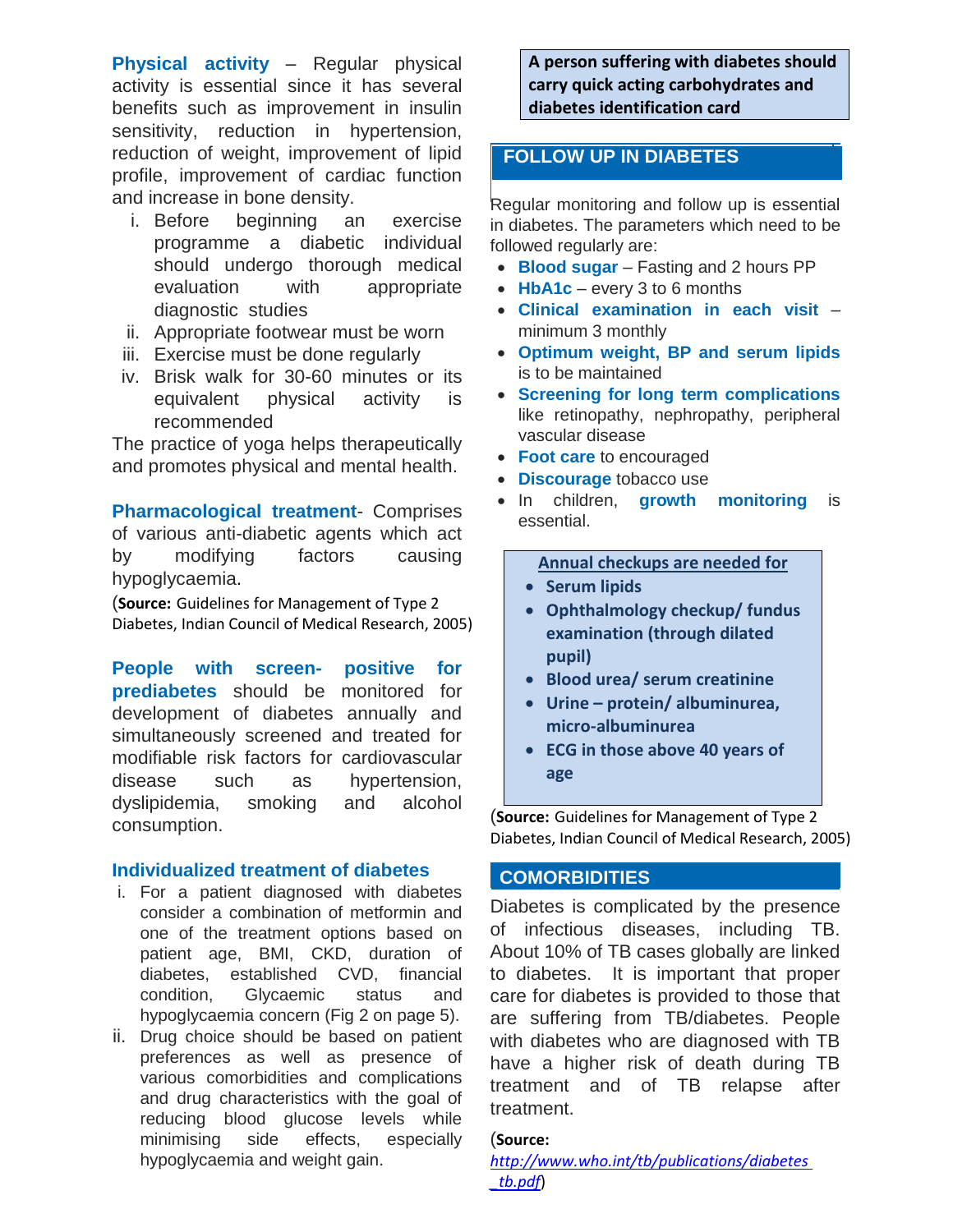

|                                                                                                                    | <b>Wider Options available</b> |  |
|--------------------------------------------------------------------------------------------------------------------|--------------------------------|--|
| (Source: Madhu SV, Saboo Banshi, Makkar BM, et al RSSDI Clinical Practice Recommendations for Management of Type 2 |                                |  |
|                                                                                                                    |                                |  |

Diabetes Mellitus, 2015 Int. J Diabetes in Developing Countries 35 (S1) 1-71 Sep 2015)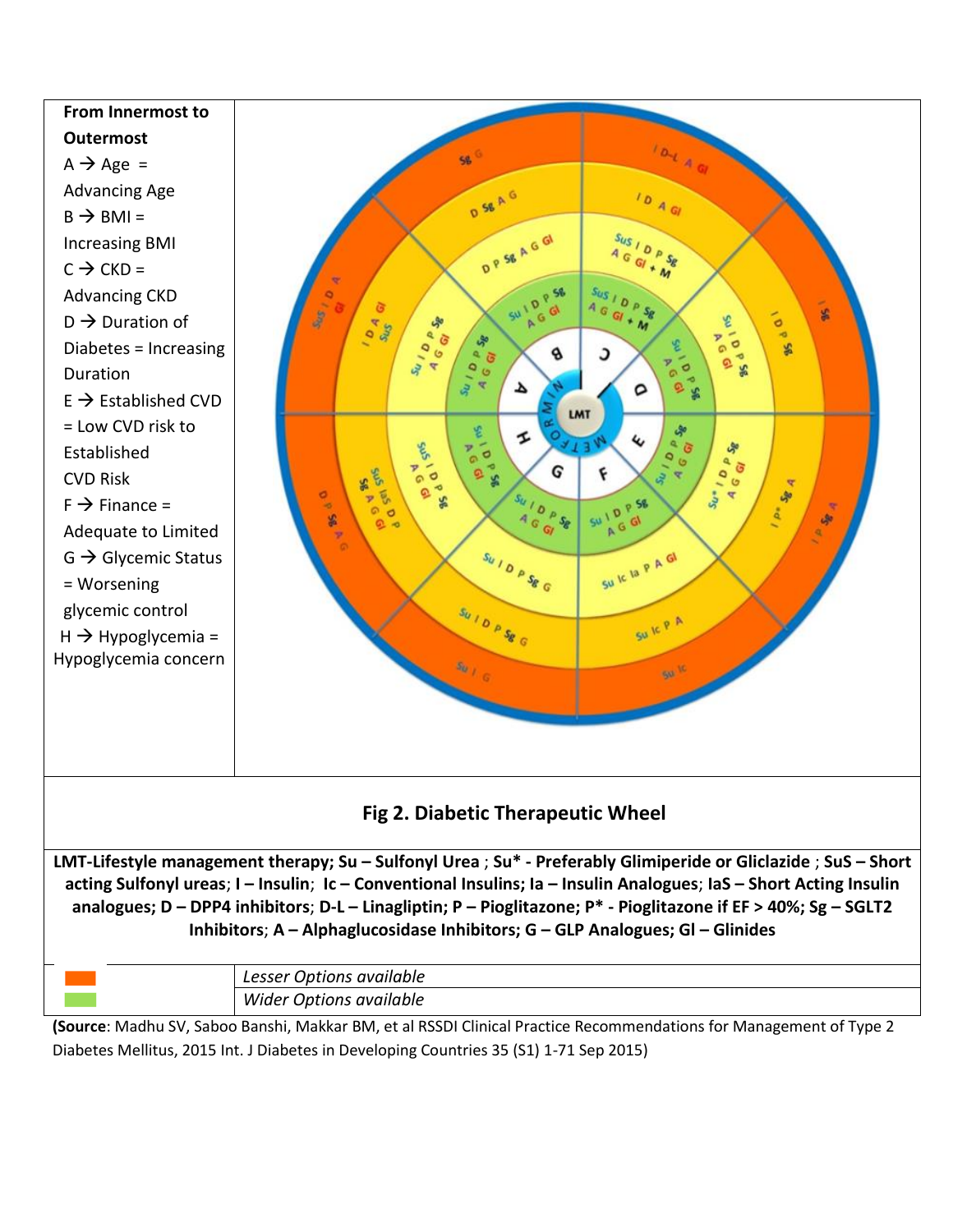# **EYE COMPLICATIONS**

Diabetic retinopathy is a microvascular complication of diabetes mellitus and is the cause of blindness in approximately 2.5 million of the estimated 50 million blind people in the World. Global projections suggest that 20% -30% of diabetic patients are likely to develop diabetic retinopathy. It is projected to become a major cause of visual disability in Indians as the country faces an explosive rise in the prevalence of diabetes mellitus. The risk of blindness from diabetes increases several fold in patients with concurrent hypertension and nephropathy. Blindness from retinopathy results from the development of macular edema, vitreous hemorrhage and retinal detachment.

Risk factors for the development of retinopathy and visual loss include type of diabetes, duration of diabetes, poor glycemic control, poor blood pressure control, deranged lipid profile, obesity, obstructive sleep apnea (OSA), pregnancy and anaemia. The duration of diabetes is probably the strongest predictor for development and progression of retinopathy. During the first two decades of disease, nearly all patients with type1 diabetes and about 70% of patients with type 2 diabetes have retinopathy. Poor diabetes control is another strong risk factor for the development and progression of diabetic retinopathy.

Diabetic retinopathy changes are usually bilateral and more or less symmetric.

It shows progression from minimal to mild non proliferative abnormalities, characterized by increased vascular permeability, to moderate and severe non proliferative diabetic retinopathy (NPDR), characterized by retinal ischemia, to proliferative diabetic retinopathy (PDR),characterized by the growth of new

blood vessels on the retina and disc (fig 3).



**Figure 3- Neovascularization at disc (NVD)**

Macular edema, characterized by retinal thickening from leaky blood vessels, can develop at all stages of retinopathy (fig 4).



**Figure 4- Diabetic macular edema (DME)**

Until a decade ago, the mainstay in the treatment of diabetic maculopathy and proliferative retinopathy was laser photocoagulation. The aim of laser treatment was to prevent or retard the risk of further moderate to severe visual loss. Currently, intravitreal pharmacotherapy with anti-vascular endothelial growth factor inhibitors and corticosteroids has been shown to be very beneficial.

However, the most effective way of preventing the risk of vision loss from diabetes mellitus is patient education about the need for screening for retinopathy even in the absence of any visual complaints. This unfortunately, is too often, the most neglected aspect in the care of patients with diabetes mellitus.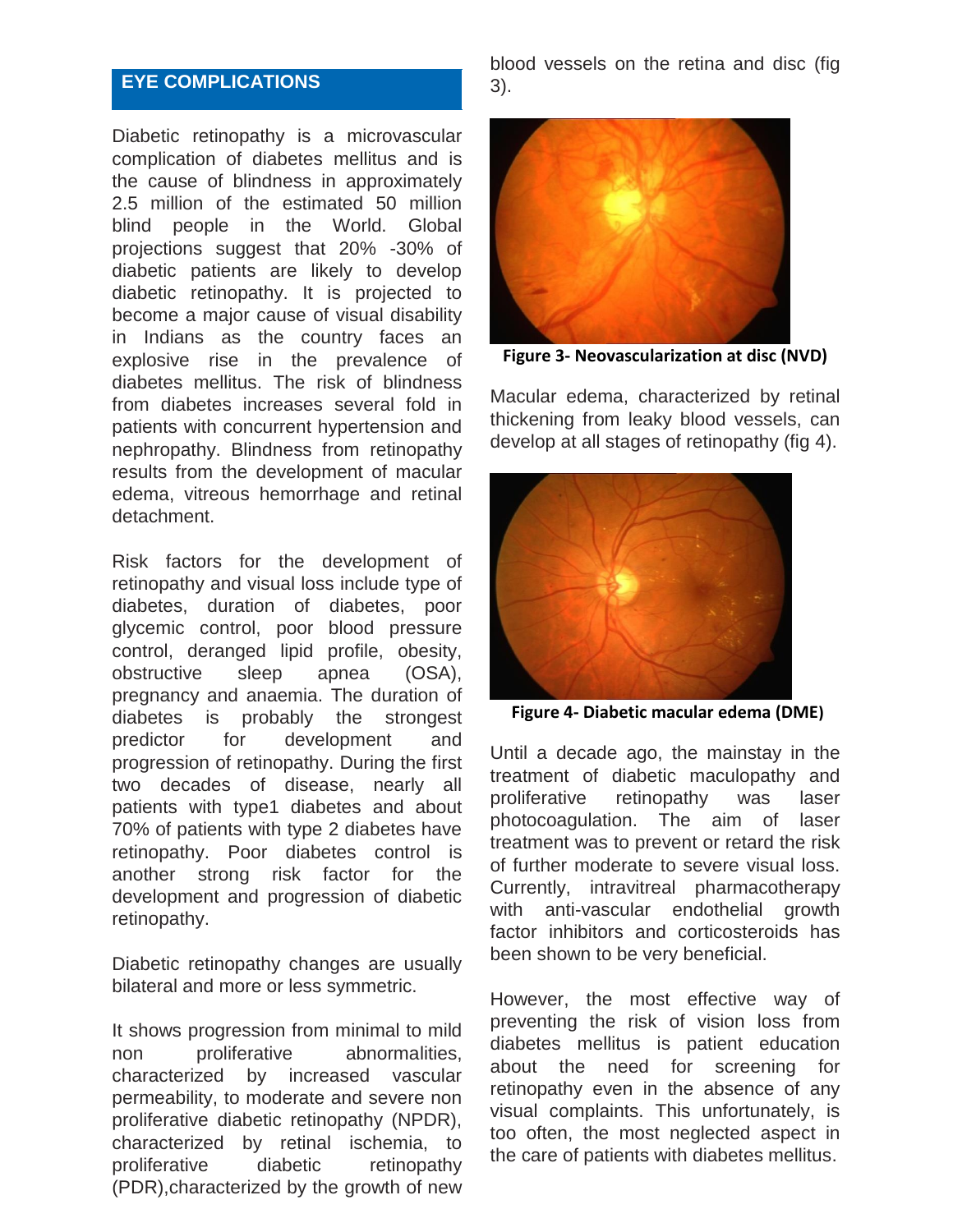## **FOOT CARE IN DIABETES**

In India, prevalence of foot ulcers in diabetic patients in clinic population is 3%. Over 85% of lower limb amputations are preceded by foot ulcers and diabetes remains a major cause of non-traumatic amputation. Diabetic patients should inspect feet every day, and seek care early if they get a foot injury (Fig 5 on Page 8). A health care provider should perform a complete foot examination at least once a year - more often if foot problems exist.

#### **(Source:**

[http://www.apiindia.org/pdf/medicine\\_update\\_2](http://www.apiindia.org/pdf/medicine_update_2012/diabetology_10.pdf) [012/diabetology\\_10.pdf\)](http://www.apiindia.org/pdf/medicine_update_2012/diabetology_10.pdf)

**NATIONAL PROGRAMME FOR PREVENTION AND CONTROL OF CANCER, DIABETES, CARDIVASCULAR DISEASES AND STROKE (NPCDCS)**

In order to prevent and control major NCDs including Diabetes, the National Programme for Prevention and Control of Cancer, Diabetes, Cardiovascular Diseases and Stroke (NPCDCS) was launched in 2010, with focus on strengthening of infrastructure, human resource development, health promotion, screening for early diagnosis, treatment and referral. Provision has been made under the programme to provide free diagnostics and drugs for patients attending the designated NCD clinics.

The programme, attempts to achieve behaviour change in the community to adopt healthy life styles including dietary patterns, enhanced physical activity and reduced intake of tobacco and alcohol resulting in overall reduction in the risk factors of common Non-Communicable Diseases in the country.

The programme is being scaled up to cover all districts in the country by March 2017. Government of India has accorded approval under State Programme Implementation Plan (PIP) to take up the programme in 468 districts. Presently, 201 District Hospitals and 1362 Community Health Centres are having NCD clinics to provide NCD services. In addition, States are also organizing Outreach Camps from time to time for screening of Diabetes and referral to NCD clinics.

**Diabetes services under NPCDCS Screening of persons above 30 years and pregnant women by Health Workers for**

- **Diabetes by blood sugar strip method**
- $\checkmark$  Health promotion and lifestyle **modification**
- **Referral for confirmation and starting treatment**

Out of the 5.57 crore persons screened for Diabetes till 31st March 2014, 6.14% were suspected to be Diabetics. As per this data, states of Gujarat (9.04%), Karnataka (8.79%), Andhra Pradesh (6.98%), Bihar (7.44%), Punjab (9.06%) and Sikkim (13.62%) have higher prevalence of suspected cases of Diabetes as compared to the national prevalence. The suspected prevalence of Diabetes in Urban slums was also higher (11.77%).

**(Source:** NPCDCS, Government of India (2016))

## **SERVICES UNDER AYUSH**

Diabetes can be treated through various systems of medicines. AYUSH systems of medicine have lot to offer in the management of Diabetes. AYUSH is the acronym of the Ayurveda, Yoga & Naturopathy, Unani, Siddha and Homeopathy. Out of this Yoga and Naturopathy are drugless therapies. The principles of all the other four systems are more or less similar, all these systems believe in holistic way of treatment. They are useful for controlling the diabetes as well as preventing its complications.

**(Source:** Radha B *by email*, Advisor Homeopathy, Ministry of AYUSH (2016))